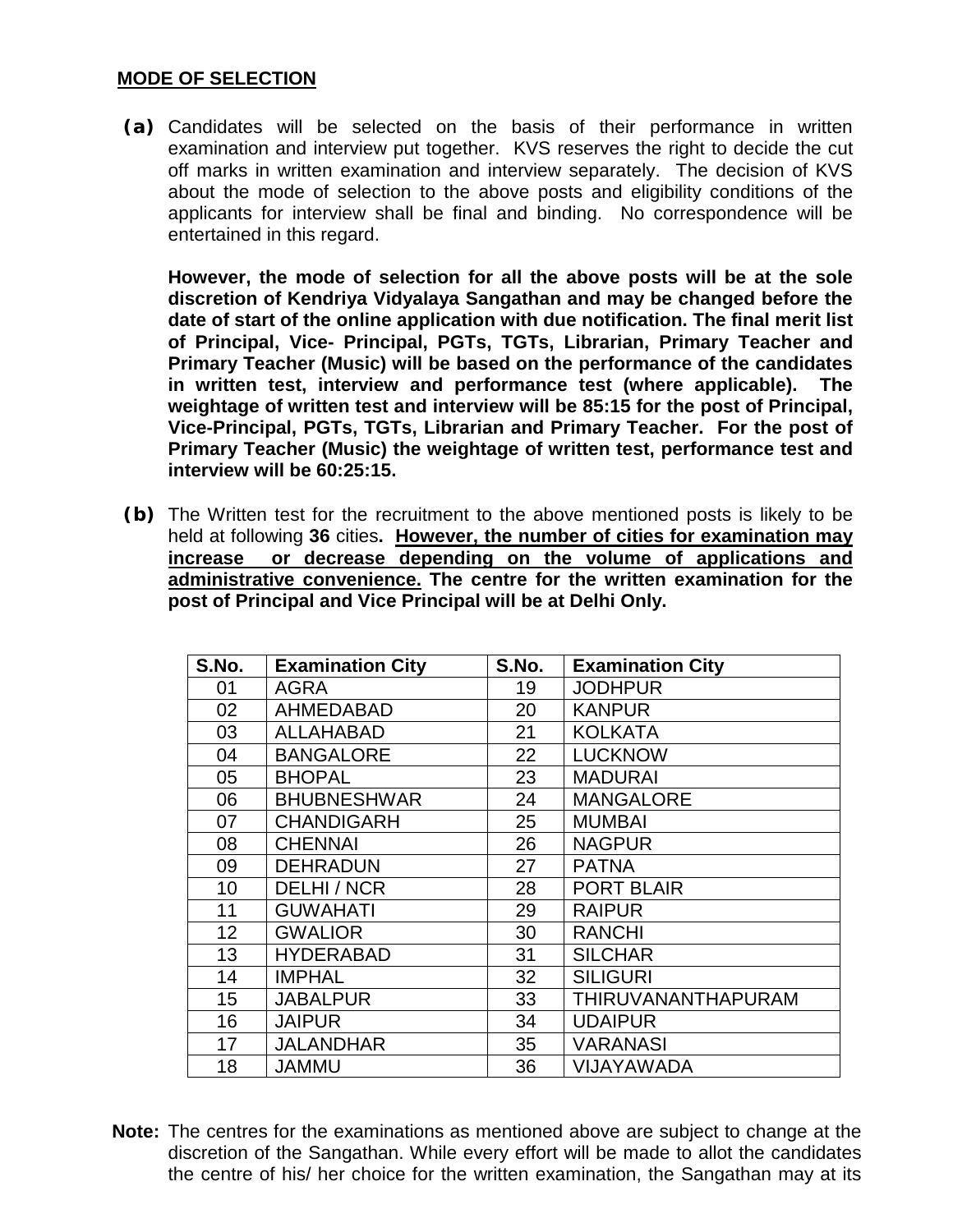discretion allot a different centre to the candidate in case sufficient candidates do not opt for a particular centre or more candidates opt for the same centre than the capacity for any post or for any other administrative reason (s). No request for change of examination centre once allotted will be entertained and the candidate will have to appear at the allotted centre at his/ her expenses.

**(c)Candidates with disability of 40% or more, if they need Scribe, will have to bring their own scribe to assist them in the examination. There is no restriction with regard to educational qualification or age etc. for the scribe. Compensatory time to be allowed for all candidates with disability of 40% or more is 20 minutes per hour of examination. Reservation of vacancies for persons with disabilities will be given as per theGovt. of India rules.** 

**(d)**No candidate will be admitted for the written examination without proper Admit Card.

**(e) Scheme of Examination for the post of Principal, Vice-Principal, PGTs, TGTs, Librarian and PRTs are as under:**

| <b>Test Duration</b><br>150Minutes<br><b>Total Questions</b><br>150 Objective type multiple choice questions<br>150 Marks<br><b>Total Marks</b><br>No. of items<br>Section name (Nature of Questions)<br>Marks per item<br>Part-I:<br>1. General English<br>01 mark per<br>10 questions<br>2. General Hindi<br>question.<br>10 questions<br>Part-II: |
|------------------------------------------------------------------------------------------------------------------------------------------------------------------------------------------------------------------------------------------------------------------------------------------------------------------------------------------------------|
|                                                                                                                                                                                                                                                                                                                                                      |
|                                                                                                                                                                                                                                                                                                                                                      |
|                                                                                                                                                                                                                                                                                                                                                      |
|                                                                                                                                                                                                                                                                                                                                                      |
|                                                                                                                                                                                                                                                                                                                                                      |
|                                                                                                                                                                                                                                                                                                                                                      |
|                                                                                                                                                                                                                                                                                                                                                      |
|                                                                                                                                                                                                                                                                                                                                                      |
| 1. General Knowledge & Current Affairs<br>01 mark per<br>10 questions                                                                                                                                                                                                                                                                                |
| 10 questions<br>2. Reasoning Ability<br>question.                                                                                                                                                                                                                                                                                                    |
| 10 questions<br>3. Computer Literacy                                                                                                                                                                                                                                                                                                                 |
|                                                                                                                                                                                                                                                                                                                                                      |
| Part-III : Education (50 Marks)<br>a) Child Development and Pedagogy (10)                                                                                                                                                                                                                                                                            |
| 01 mark per<br>50 questions<br>(i) Development of Child<br>question.                                                                                                                                                                                                                                                                                 |
| Development, Growth & Maturation - Concept & Nature,                                                                                                                                                                                                                                                                                                 |
| <b>Principles</b><br>development, Factors<br>of<br>influencing                                                                                                                                                                                                                                                                                       |
| Development- Methods and approaches of<br>child                                                                                                                                                                                                                                                                                                      |
| development - observation, Interview, Case study,                                                                                                                                                                                                                                                                                                    |
| Experimental,<br>sectional<br>Cross<br>longitudinal,<br>and                                                                                                                                                                                                                                                                                          |
| Development tasks and Hazards.                                                                                                                                                                                                                                                                                                                       |
| (ii) Understanding Learning                                                                                                                                                                                                                                                                                                                          |
| Concept, Nature of Learning - input- process-outcome,                                                                                                                                                                                                                                                                                                |
| Factors of Learning - Personal and Environmental,                                                                                                                                                                                                                                                                                                    |
| Approaches to learning and their applicability                                                                                                                                                                                                                                                                                                       |
| Behaviourism<br>(skinner,<br>Pavlov,<br>Thorndike)                                                                                                                                                                                                                                                                                                   |
| Constructivism (plaget, Vygotsky), Gestalt (Kohler,<br>Koffka) and Observational (Bandura), Dimensions of                                                                                                                                                                                                                                            |
| Learning - Cognitive, Affective and Performance,                                                                                                                                                                                                                                                                                                     |
| Motivation and Sustenance- its role in learning, Memory                                                                                                                                                                                                                                                                                              |
| & Forgetting, Transfer of Learning.                                                                                                                                                                                                                                                                                                                  |

# **Principal**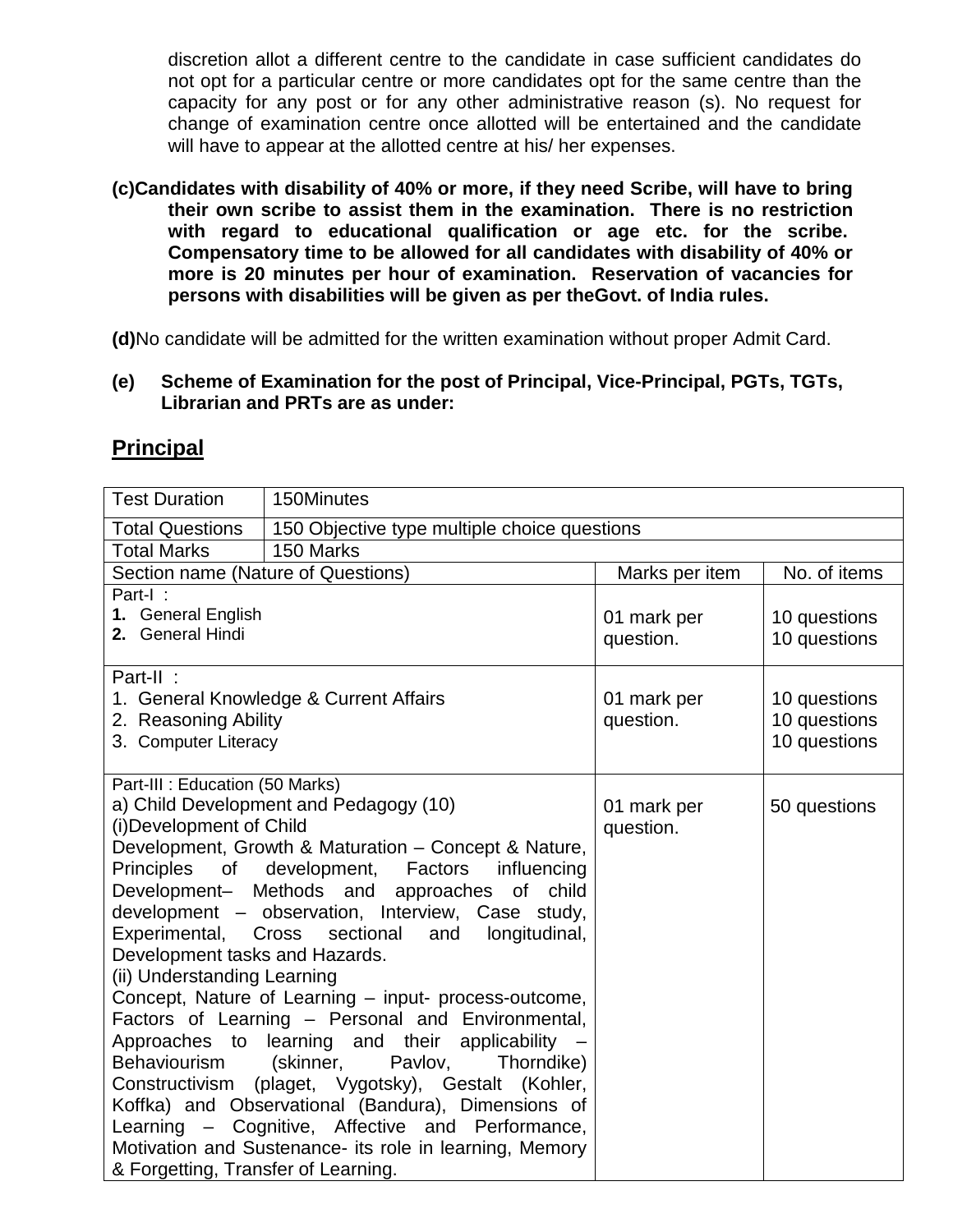| (iii) Pedagogical Concerns                                                                                 |  |
|------------------------------------------------------------------------------------------------------------|--|
| Teaching and its relationship with learning and learner,                                                   |  |
| Learners in Contexts: Situation learner in the socio-                                                      |  |
| political and cultural context.                                                                            |  |
| Managing behavior problems, Guidance & Counseling,                                                         |  |
| Punishment and its legal implications, Right of a child,                                                   |  |
| Time Management, Distinction between Assessment for                                                        |  |
| Learning & Assessment of Learning, School based                                                            |  |
| Assessment, Continuous & Comprehensive Evaluation:                                                         |  |
| Perspective & Practice Understanding teaching &                                                            |  |
| learning in the context of NCF, 2005 & Right to Education                                                  |  |
| Act, 2009.                                                                                                 |  |
| (b) PERSPECTIVES IN EDUCATION AND SCHOOL                                                                   |  |
| <b>ORGANIZATION (10)</b>                                                                                   |  |
| (i)<br>Acts/ Rights: Right of Children to free and                                                         |  |
| Compulsory Education Act, 2009 and Child Rights.                                                           |  |
| (ii) National Curriculum Framework, 2005: Perspective,                                                     |  |
| Learning and Knowledge, Curricular Areas, School                                                           |  |
| Stages and Assessment, School and classroom                                                                |  |
| <b>Environment and Systemic Reforms.</b>                                                                   |  |
| (iii) School Organization: Institutional Planning, principal                                               |  |
| as a leader, Teacher Quality, Linkages and Interface with                                                  |  |
| other institutional and vice versa, Student Quality,                                                       |  |
| Organization of Teaching, Co-curricular Activities, Office                                                 |  |
| Management, Resources required for a good school,                                                          |  |
| Organizational Climate, Evaluation, Job satisfaction of                                                    |  |
| the staff.                                                                                                 |  |
| (c). TEACHING METHODOLOGY (10)                                                                             |  |
| (i) Curriculum: Meaning, Principles, types of curriculum                                                   |  |
| organization, approaches.                                                                                  |  |
| (ii) Planning: Instructional Plan- Year Plan, Unit Plan,                                                   |  |
| Lesson Plan                                                                                                |  |
| (iii) Instructional material and resources: Text Books,                                                    |  |
| books, Supplementary material<br>Work<br>AV<br>aids,                                                       |  |
| Laboratories, Library, Clubs- Museums- Community,                                                          |  |
| Information and Communication Technology.                                                                  |  |
| (iv) Evaluation: Types, tools, Characteristics of a good                                                   |  |
| test, Continuous and Comprehensive<br>Evaluation,<br>Analysis and Interpretation of Scholastic Achievement |  |
| Test.                                                                                                      |  |
| 4. Inclusive Education - (05)                                                                              |  |
| (i) Understanding diversities: concept types (disability                                                   |  |
| as a dimension of diversity)                                                                               |  |
| (ii) Disability as a social construct, classification of                                                   |  |
| disability and its educational implications.                                                               |  |
| a) Sensory Impairment (Hearing Impairment, Visual                                                          |  |
| Impairment and Deaf Blind)                                                                                 |  |
| Cognitive Disabilities: (Autism Spectrum Disorder;<br>b)                                                   |  |
| Intellectual Disability and Specific Learning Disability)                                                  |  |
| Physical Disabilities: celebral palsy and loco motor)<br>C)                                                |  |
| (iii) Philosophy of inclusion with special reference to<br>children with disability.                       |  |
| Process of inclusion: concern issues<br>(iv)<br>across                                                     |  |
|                                                                                                            |  |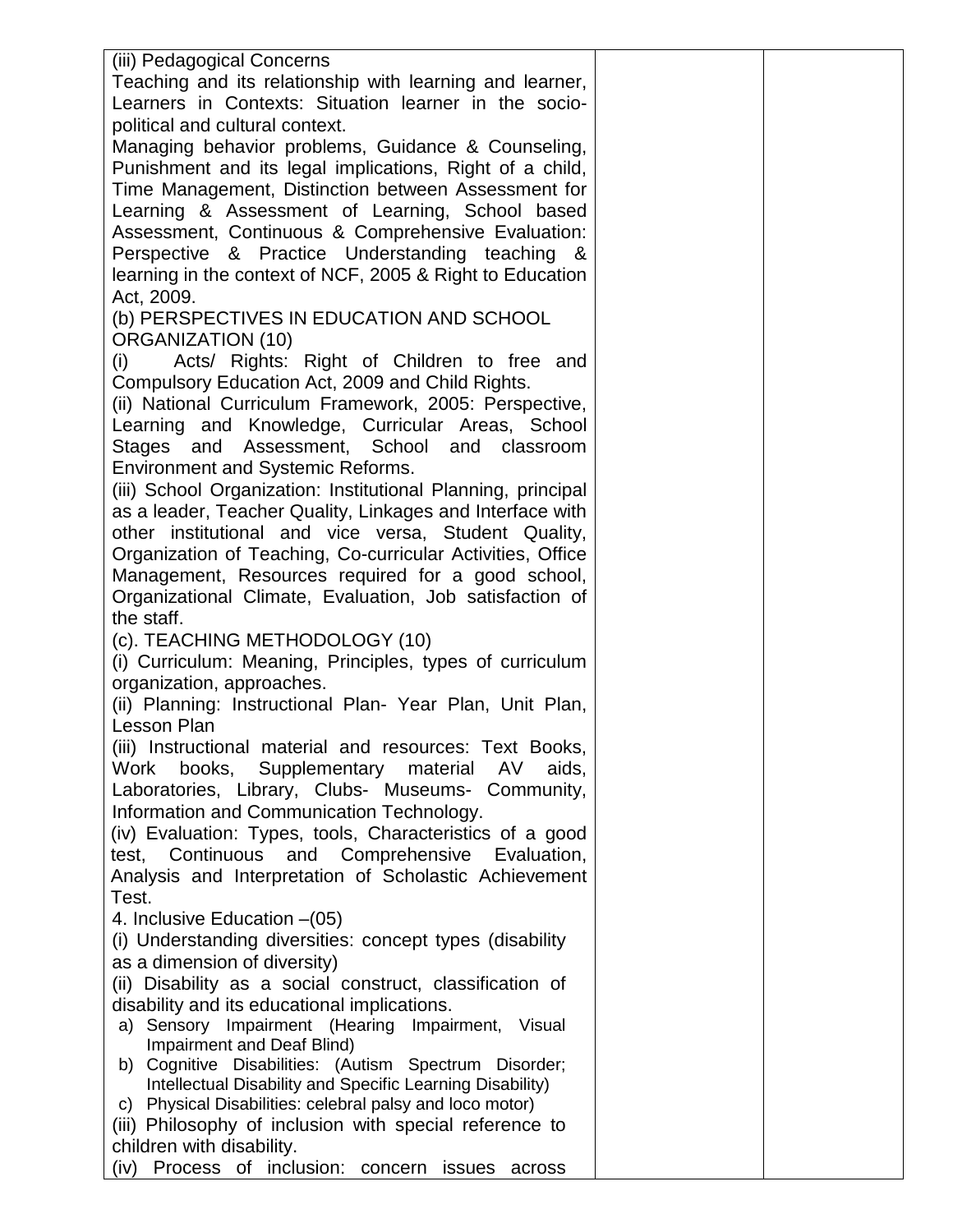| disabilities.<br>(v) Constitutional Provisions<br>5. Assessment for Learning-(10)<br>(i) Basis concept and Overview<br>(ii) Analysis of existing practices of Assessment<br>(iii) Assessment in the classroom and recordkeeping.<br>(iv) Feedback<br>6. Education & Technology - (05)<br>(i) Understanding educational technology<br>(ii) Communication & interaction<br>(iii) Model of Teaching and Teaching Learning Aids. |                          |              |
|------------------------------------------------------------------------------------------------------------------------------------------------------------------------------------------------------------------------------------------------------------------------------------------------------------------------------------------------------------------------------------------------------------------------------|--------------------------|--------------|
| (iv) Innovation in Educational Technology                                                                                                                                                                                                                                                                                                                                                                                    |                          |              |
| Part- IV. Administration and Finance (50 Marks)<br>(i) CCS (CCA) Rules<br>(ii) CCS (Conduct) Rules<br>(iii) Fundamental & Supplementary Rules<br>(iv)TA. Rules<br>(v) LTC, Rules<br>(vi) Medical Attendance Rules<br>(vii) Pension Rules & New Pension Rules<br>(viii) GFR - Purchase Procedure.<br>(ix) Income Tax & GST                                                                                                    | 01 mark per<br>question. | 50 questions |

Interview: 60 Marks

Note: The final merit list will be based on the performance of the candidates in Written Test and Interview. The weightage of Written Test and Interview will be 85:15.

# **Vice Principal**

| <b>Test Duration</b>                               | 150 Minutes                                          |                |              |
|----------------------------------------------------|------------------------------------------------------|----------------|--------------|
| <b>Total Questions</b>                             | 150 Objective type multiple choice questions         |                |              |
| <b>Total Marks</b>                                 | 150 Marks                                            |                |              |
| Section name (Nature of Questions)                 |                                                      | Marks per item | No. of items |
| Part-I:                                            |                                                      |                |              |
| 1. General English                                 |                                                      | 01 mark per    | 10 questions |
| 2. General Hindi                                   |                                                      | question.      | 10 questions |
|                                                    |                                                      |                |              |
| Part-II:                                           |                                                      |                |              |
|                                                    | 1. General Knowledge & Current Affairs               | 01 mark per    | 10 questions |
| 2. Reasoning Ability                               |                                                      | question.      | 10 questions |
| 3. Computer Literacy                               |                                                      |                | 10 questions |
| Part-III : Education (50 Marks)                    |                                                      |                |              |
|                                                    | a) Child Development and Pedagogy (10)               | 01 mark per    | 50 questions |
| (i) Development of Child                           |                                                      | question.      |              |
|                                                    | Development, Growth & Maturation - Concept & Nature, |                |              |
|                                                    | Principles of development, Factors influencing       |                |              |
|                                                    | Development- Methods and approaches of child         |                |              |
|                                                    | development - observation, Interview, Case study,    |                |              |
| Experimental, Cross sectional and<br>longitudinal, |                                                      |                |              |
| Development tasks and Hazards.                     |                                                      |                |              |
| (ii) Understanding Learning                        |                                                      |                |              |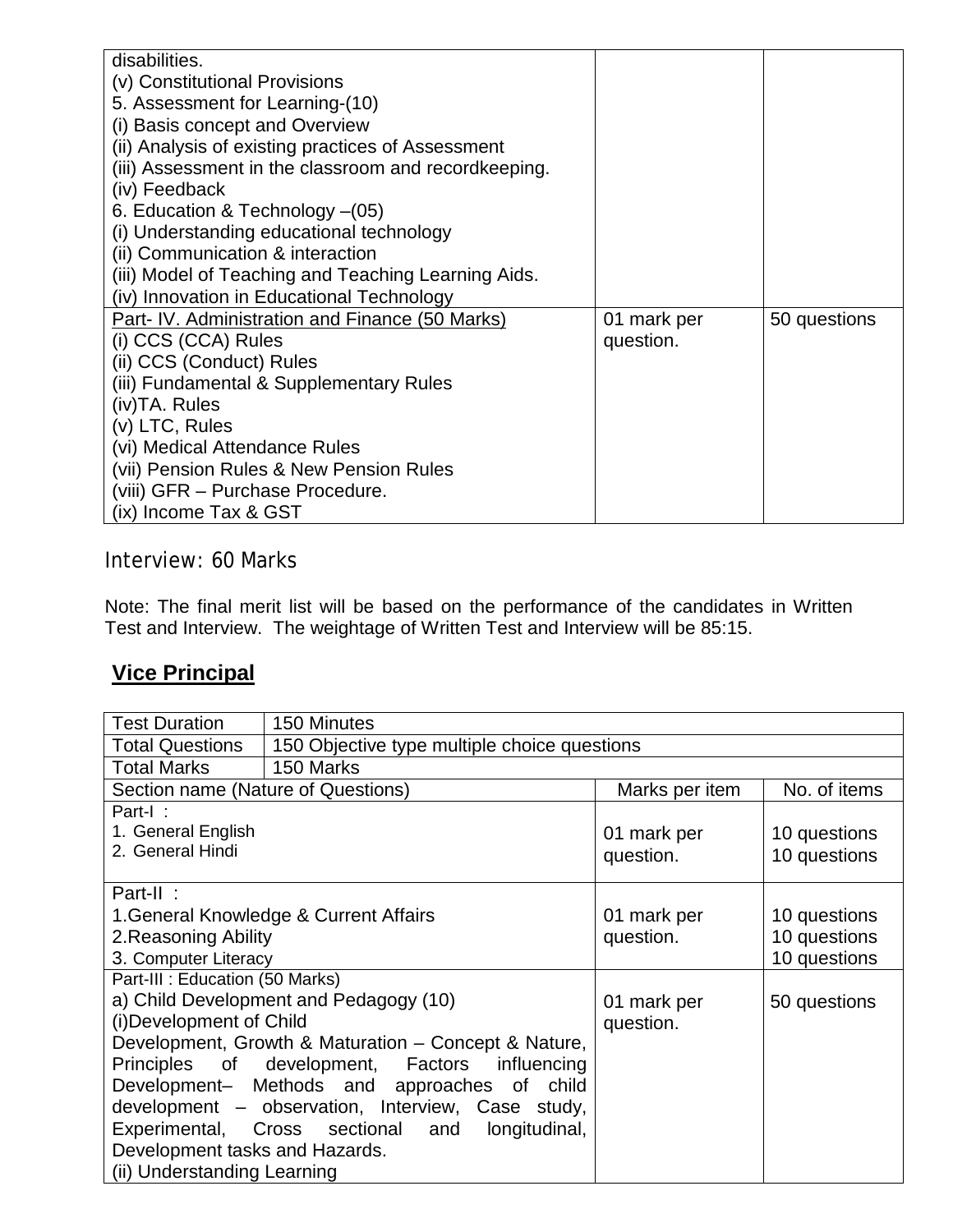| Concept, Nature of Learning – input- process-outcome,        |  |
|--------------------------------------------------------------|--|
| Factors of Learning - Personal and Environmental,            |  |
| Approaches to learning and their applicability –             |  |
| Behaviourism (skinner, Pavlov,<br>Thorndike)                 |  |
| Constructivism (plaget, Vygotsky), Gestalt (Kohler,          |  |
| Koffka) and Observational (Bandura), Dimensions of           |  |
| Learning - Cognitive, Affective and Performance,             |  |
| Motivation and Sustenance- its role in learning, Memory      |  |
| & Forgetting, Transfer of Learning.                          |  |
| (iii) Pedagogical Concerns                                   |  |
| Teaching and its relationship with learning and learner,     |  |
| Learners in Contexts: Situation learner in the socio-        |  |
| political and cultural context.                              |  |
| Managing behavior problems, Guidance & Counseling,           |  |
| Punishment and its legal implications, Right of a child,     |  |
| Time Management, Distinction between Assessment for          |  |
| Learning & Assessment of Learning, School based              |  |
| Assessment, Continuous & Comprehensive Evaluation:           |  |
| Perspective & Practice Understanding teaching &              |  |
| learning in the context of NCF, 2005 & Right to Education    |  |
| Act. 2009.                                                   |  |
| (b) PERSPECTIVES IN EDUCATION AND SCHOOL                     |  |
| <b>ORGANIZATION (10)</b>                                     |  |
| Acts/ Rights: Right of Children to free and<br>(i)           |  |
| Compulsory Education Act, 2009 and Child Rights.             |  |
| (ii) National Curriculum Framework, 2005: Perspective,       |  |
| Learning and Knowledge, Curricular Areas, School             |  |
| Stages and Assessment, School and classroom                  |  |
| <b>Environment and Systemic Reforms.</b>                     |  |
| (iii) School Organization: Institutional Planning, principal |  |
| as a leader, Teacher Quality, Linkages and Interface with    |  |
| other institutional and vice versa, Student Quality,         |  |
| Organization of Teaching, Co-curricular Activities, Office   |  |
| Management, Resources required for a good school,            |  |
| Organizational Climate, Evaluation, Job satisfaction of      |  |
| the staff.                                                   |  |
| (c). TEACHING METHODOLOGY (10)                               |  |
| (i) Curriculum: Meaning, Principles, types of curriculum     |  |
| organization, approaches.                                    |  |
| (ii) Planning: Instructional Plan- Year Plan, Unit Plan,     |  |
| <b>Lesson Plan</b>                                           |  |
| (iii) Instructional material and resources: Text Books,      |  |
| Work books, Supplementary material<br>AV<br>aids,            |  |
| Laboratories, Library, Clubs- Museums- Community,            |  |
| Information and Communication Technology.                    |  |
| (iv) Evaluation: Types, tools, Characteristics of a good     |  |
| Continuous and Comprehensive<br>Evaluation,<br>test,         |  |
| Analysis and Interpretation of Scholastic Achievement        |  |
| Test.                                                        |  |
| 4. Inclusive Education – (05)                                |  |
| (i) Understanding diversities: concept types (disability     |  |
| as a dimension of diversity)                                 |  |
| (ii) Disability as a social construct, classification of     |  |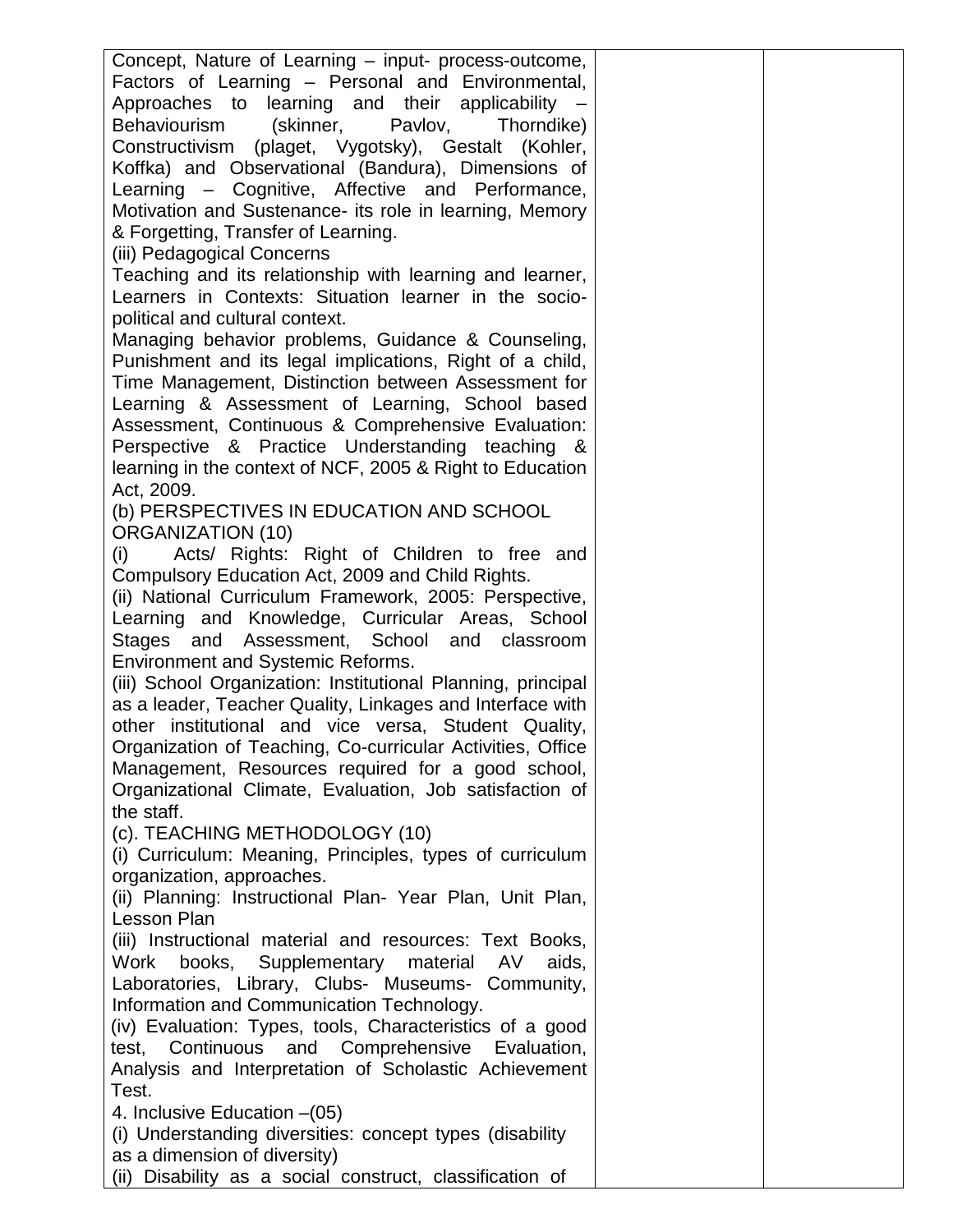| disability and its educational implications.              |             |              |
|-----------------------------------------------------------|-------------|--------------|
| a) Sensory Impairment (Hearing Impairment, Visual         |             |              |
| Impairment and Deaf Blind)                                |             |              |
| Cognitive Disabilities: (Autism Spectrum Disorder;<br>b)  |             |              |
| Intellectual Disability and Specific Learning Disability) |             |              |
| c) Physical Disabilities: celebral palsy and loco motor)  |             |              |
| (iii) Philosophy of inclusion with special reference to   |             |              |
| children with disability.                                 |             |              |
| (iv) Process of inclusion: concern issues across          |             |              |
| disabilities.                                             |             |              |
| (v) Constitutional Provisions                             |             |              |
| 5. Assessment for Learning-(10)                           |             |              |
| (i) Basis concept and Overview                            |             |              |
| (ii) Analysis of existing practices of Assessment         |             |              |
| (iii) Assessment in the classroom and recordkeeping.      |             |              |
| (iv) Feedback                                             |             |              |
| 6. Education & Technology - (05)                          |             |              |
| (i) Understanding educational technology                  |             |              |
| (ii) Communication & interaction                          |             |              |
| (iii) Model of Teaching and Teaching Learning Aids.       |             |              |
| (iv) Innovation in Educational Technology                 |             |              |
| Part-IV: Administration and Finance (50 Marks)            |             |              |
| i) CCS (CCA) Rules                                        | 01 mark per | 50 questions |
| (ii) CCS (Conduct) Rules                                  | question.   |              |
| (iii) Fundamental & Supplementary Rules                   |             |              |
| (iv)TA. Rules                                             |             |              |
| (v) LTC, Rules                                            |             |              |
| (vi) Medical Attendance Rules                             |             |              |
| (vii) Income Tax & GST                                    |             |              |

Interview: 60 Marks

Note: The final merit list will be based on the performance of the candidates in Written Test and Interview. The weightage of Written Test and Interview will be 85:15.

#### **Post Graduate Teachers**

(Hindi, English, History, Geography, Economics, Biology, Chemistry, Physics, Mathematics, Commerce& Computer Science)

| <b>Test Duration</b>                   | 150 Minutes                                  |                   |              |
|----------------------------------------|----------------------------------------------|-------------------|--------------|
| <b>Total Questions</b>                 | 150 Objective type multiple choice questions |                   |              |
| <b>Total Marks</b>                     | 150 Marks                                    |                   |              |
| Section name (Nature of Questions)     |                                              | Marks per<br>item | No. of items |
| Part-I:                                |                                              |                   |              |
| 1. General English                     |                                              | 01 mark per       | 10 questions |
| 2. General Hindi                       |                                              | question.         | 10 questions |
| Part-II:                               |                                              |                   |              |
| 1. General Knowledge & Current Affairs |                                              | 01 mark per       | 10 questions |
| 2. Reasoning Ability                   |                                              | question.         | 10 questions |
| 3. Computer Literacy                   |                                              |                   | 10 questions |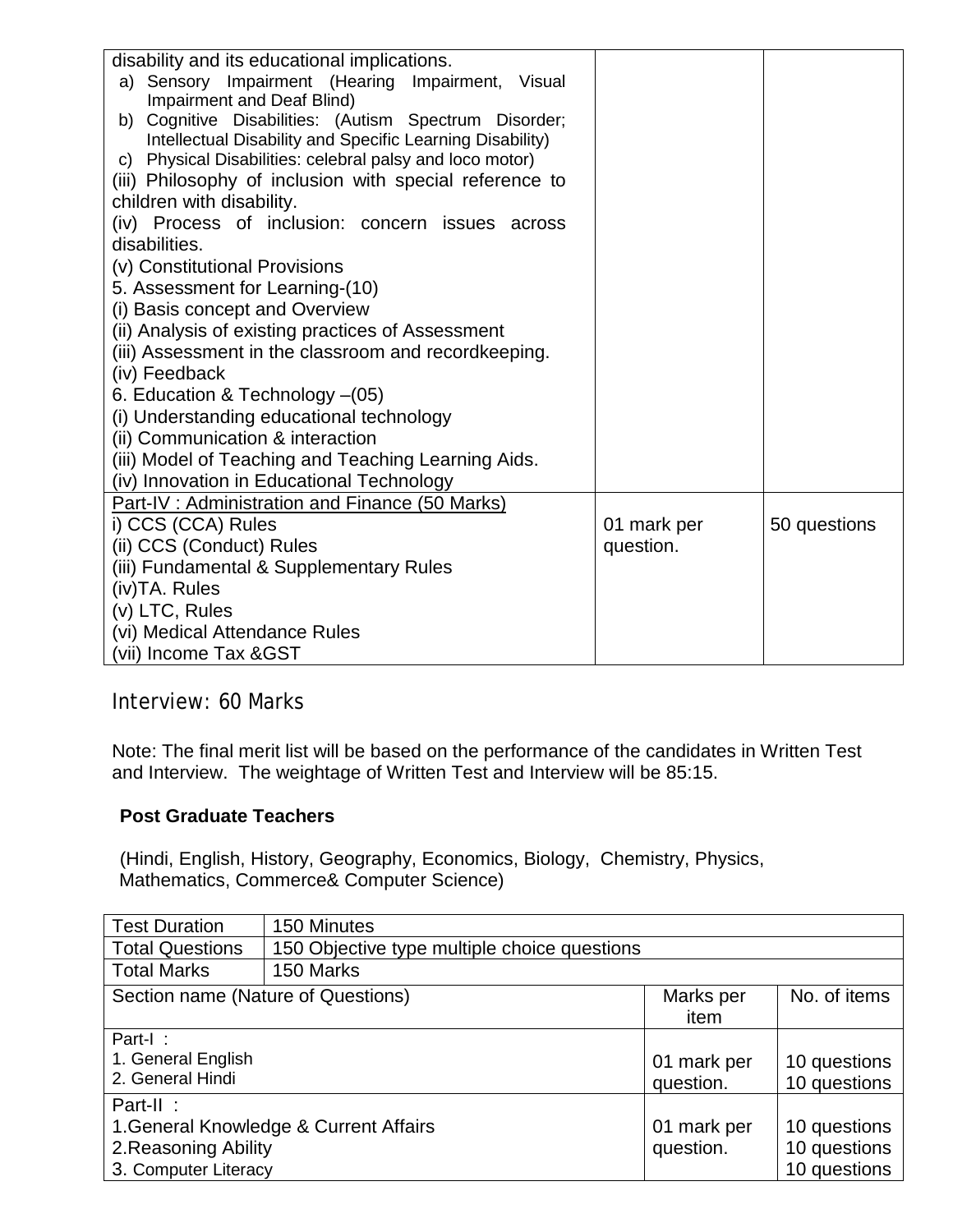| 4. Pedagogy                                                                                                                               | 20 questions |
|-------------------------------------------------------------------------------------------------------------------------------------------|--------------|
| (i) Pedagogical Concerns                                                                                                                  |              |
| (a) Curriculum: Meaning, Principles, types of curriculum                                                                                  |              |
| organization, approaches.                                                                                                                 |              |
| (b) Planning: Instructional Plan-Year Plan, Unit Plan, Lesson                                                                             |              |
| Plan                                                                                                                                      |              |
| (c) Instructional material and resources: Text Books, Work                                                                                |              |
| books, Supplementary material AV aids, Laboratories, Library,                                                                             |              |
| Clubs- Museums- Community, Information and Communication                                                                                  |              |
| Technology.                                                                                                                               |              |
| (d) Evaluation: Types, tools, Characteristics of a good test,                                                                             |              |
| Continuous and Comprehensive Evaluation, Analysis and                                                                                     |              |
| Interpretation of Scholastic Achievement Test.                                                                                            |              |
| (ii) Inclusive Education                                                                                                                  |              |
| (a) Understanding diversities: concept types (disability as a                                                                             |              |
| dimension of diversity)                                                                                                                   |              |
| (b) Disability as a social construct, classification of disability                                                                        |              |
| and its educational implications.                                                                                                         |              |
| i) Sensory Impairment (Hearing Impairment, Visual Impairment                                                                              |              |
| and Deaf Blind)                                                                                                                           |              |
| ii) Cognitive Disabilities: (Autism Spectrum Disorder; Intellectual                                                                       |              |
| Disability and Specific Learning Disability)                                                                                              |              |
| iii) Physical Disabilities: celebral palsy and loco motor)                                                                                |              |
| (c) Philosophy of inclusion with special reference to children                                                                            |              |
| with disability.<br>(d) Process of inclusion: concern issues across disabilities.                                                         |              |
| (e) Constitutional Provisions                                                                                                             |              |
| (f) Education & Technology                                                                                                                |              |
| (iii) Communication & interaction                                                                                                         |              |
| Theory of Communication, Types of Communication,                                                                                          |              |
| Communication<br>&<br>language, Communication<br>in<br>the                                                                                |              |
| classroom, barriers in communication.                                                                                                     |              |
| 5. Subject concerned                                                                                                                      |              |
| (The syllabus for subject concerned is available on KVS                                                                                   | 80 questions |
| website)                                                                                                                                  |              |
| $l$ <sub>n</sub> $l$ <sub>n</sub> $l$ <sub>n</sub> , $l$ <sub>n</sub> $l$ <sub>n</sub> $l$ <sub>n</sub> $l$ <sub>n</sub> $l$ <sub>n</sub> |              |

Interview: 60 Marks

Note: The final merit list will be based on the performance of the candidates in Written Test and Interview. The weightage of Written Test and Interview will be 85:15.

### **4. Trained Graduate Teachers**

(English, Hindi, Mathematics, Science, Social Studies and Sanskrit)

| <b>Test Duration</b>                                 | 150 Minutes                                  |             |              |
|------------------------------------------------------|----------------------------------------------|-------------|--------------|
| <b>Total Questions</b>                               | 150 Objective type multiple choice questions |             |              |
| <b>Total Marks</b>                                   | 150 Marks                                    |             |              |
| Section name (Nature of Questions)<br>Marks per item |                                              |             | No. of items |
| Part-I:                                              |                                              |             |              |
| 1. General English                                   |                                              | 01 mark per | 10 questions |
| 2. General Hindi                                     |                                              | question.   | 10 questions |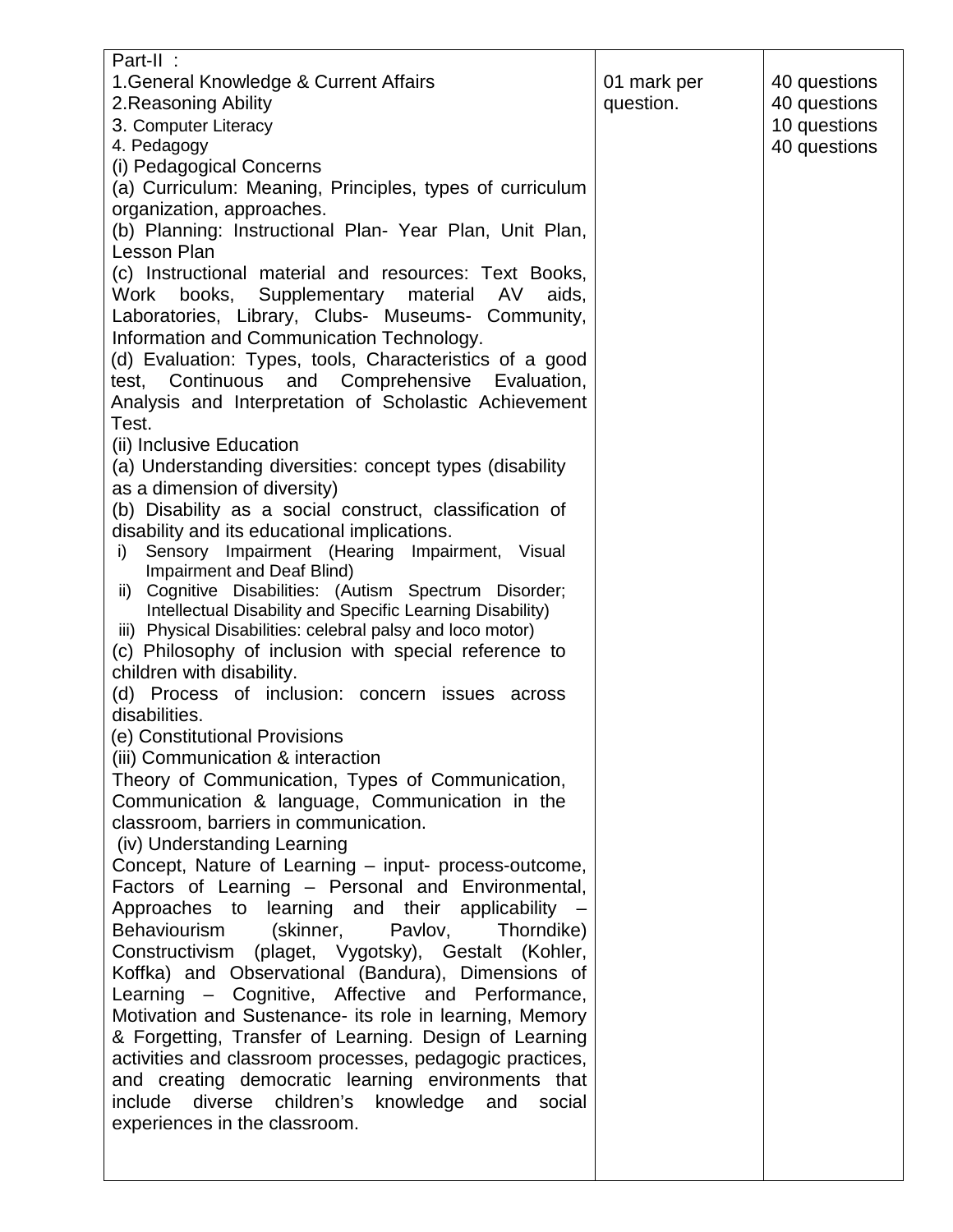Interview : 60 Marks

Note: The final merit list will be based on the performance of the candidates in Written Test and Interview. The weightage of Written Test and Interview will be 85:15.

### **5. Trained Graduate Teachers**

(Physical & Health Education, Art Education and Work Experience)

| <b>Test Duration</b>                   | 150 Minutes                                         |                |               |  |
|----------------------------------------|-----------------------------------------------------|----------------|---------------|--|
| <b>Total Questions</b>                 | 150 Objective type multiple choice questions        |                |               |  |
| <b>Total Marks</b>                     | 150 Marks                                           |                |               |  |
| Section name (Nature of Questions)     |                                                     | Marks per item | No. of items  |  |
| Part-I:                                |                                                     |                |               |  |
| 1. General English                     |                                                     | 01 mark per    | 10 questions  |  |
| 2. General Hindi                       |                                                     | question.      | 10 questions  |  |
| Part-II:                               |                                                     |                |               |  |
| 1. General Knowledge & Current Affairs |                                                     | 01 mark per    | 10 questions  |  |
| 2. Reasoning Ability                   |                                                     | question.      | 10 questions  |  |
| 3. Computer Literacy                   |                                                     |                | 10 questions  |  |
| 4. Subject concerned                   |                                                     |                | 100 questions |  |
|                                        | (The syllabus for subject concerned is available on |                |               |  |
| <b>KVS website)</b>                    |                                                     |                |               |  |

### Interview : 60 Marks

Note: The final merit list will be based on the performance of the candidates in Written Test and Interview. The weightage of Written Test and Interview will be 85:15.

### **6. Librarian**

| <b>Test Duration</b>                                | 150 Minutes                                  |                |               |
|-----------------------------------------------------|----------------------------------------------|----------------|---------------|
| <b>Total Questions</b>                              | 150 Objective type multiple choice questions |                |               |
| <b>Total Marks</b>                                  | 150 Marks                                    |                |               |
| Section name (Nature of Questions)                  |                                              | Marks per item | No. of items  |
| Part-I:                                             |                                              |                |               |
| 1. General English                                  |                                              | 01 mark per    | 10 questions  |
| 2. General Hindi                                    |                                              | question.      | 10 questions  |
| Part-II:                                            |                                              |                |               |
| 1. General Knowledge & Current Affairs              |                                              | 01 mark per    | 10 questions  |
| 2. Reasoning Ability                                |                                              | question.      | 10 questions  |
| 3. Computer Literacy                                |                                              |                | 10 questions  |
| 4. Subject concerned                                |                                              |                | 100 questions |
| (The syllabus for subject concerned is available on |                                              |                |               |
| <b>KVS website)</b>                                 |                                              |                |               |

### Interview : 60 Marks

Note: The final merit list will be based on the performance of the candidates in Written Test and Interview. The weightage of Written Test and Interview will be 85:15.

### **7. Primary Teacher**

| <b>Test Duration</b>   | 150 Minutes                                  |
|------------------------|----------------------------------------------|
| <b>Total Questions</b> | 150 Objective type multiple choice questions |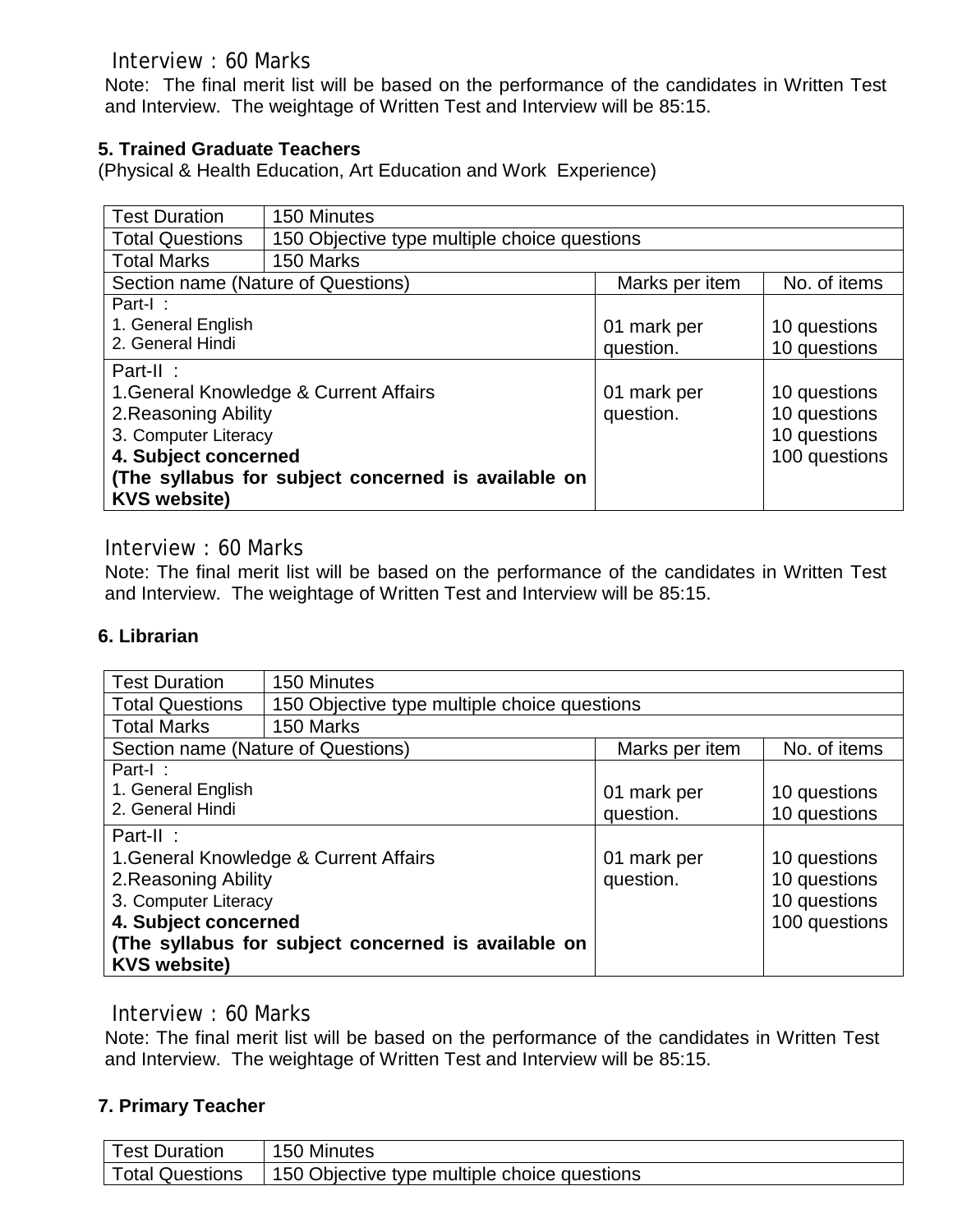| <b>Total Marks</b>                                                         | 150 Marks                                                                                           |                |              |  |
|----------------------------------------------------------------------------|-----------------------------------------------------------------------------------------------------|----------------|--------------|--|
| Section name (Nature of Questions)                                         |                                                                                                     | Marks per item | No. of items |  |
| Part-I:                                                                    |                                                                                                     |                |              |  |
| 1. General English<br>2. General Hindi                                     |                                                                                                     | 01 mark per    | 10 questions |  |
|                                                                            |                                                                                                     | question.      | 10 questions |  |
| Part-II:<br>1. General Knowledge & Current Affairs                         |                                                                                                     | 01 mark per    | 10 questions |  |
| 2. Reasoning Ability                                                       |                                                                                                     | question.      | 10 questions |  |
| 3. Computer Literacy                                                       |                                                                                                     |                | 10 questions |  |
| 4. Pedagogy                                                                |                                                                                                     |                | 20 questions |  |
|                                                                            |                                                                                                     |                |              |  |
|                                                                            | (i) Childhood and development of children: Prospective in                                           |                |              |  |
|                                                                            | development, Physical -Motor Development, Social and                                                |                |              |  |
|                                                                            | Emotional development, Childhood.<br>(ii) Education and curriculum: Learning, Learner and Teaching, |                |              |  |
|                                                                            | Knowledge and curriculum, Facilitating personal growth,                                             |                |              |  |
| application in teaching, Knowledge and Methods of enquiry,                 |                                                                                                     |                |              |  |
| Learners and their context, Pedagogic practice and the                     |                                                                                                     |                |              |  |
| process of Learning ICT in education.                                      |                                                                                                     |                |              |  |
|                                                                            |                                                                                                     |                |              |  |
|                                                                            | (iii) Methodology: Understanding Language and early Literacy,                                       |                |              |  |
| Speaking,<br>and                                                           | Mathematics Education for primary school child, Listening<br>Reading, Writing,<br>Language<br>and   |                |              |  |
| Communication,                                                             | Planning for Teaching,<br>Classroom                                                                 |                |              |  |
| Management.                                                                |                                                                                                     |                |              |  |
| (iv) Diversity, Gender and<br>Inclusive Education:<br>Inclusive            |                                                                                                     |                |              |  |
|                                                                            | Education, Children with Special Needs, Gender, School                                              |                |              |  |
| and Society.                                                               |                                                                                                     |                |              |  |
| 5. Subject concerned                                                       |                                                                                                     |                |              |  |
| (The syllabus for subject concerned is available on<br><b>KVS website)</b> |                                                                                                     |                | 80 questions |  |
|                                                                            |                                                                                                     |                |              |  |

## Interview : 60 Marks

Note: The final merit list will be based on the performance of the candidates in Written Test and Interview. The weightage of Written Test and Interview will be 85:15.

# **8. Primary Teacher (Music)**

| <b>Test Duration</b>                                | 150 Minutes                                  |                |               |
|-----------------------------------------------------|----------------------------------------------|----------------|---------------|
| <b>Total Questions</b>                              | 150 Objective type multiple choice questions |                |               |
| <b>Total Marks</b>                                  | 150 Marks                                    |                |               |
| Section name (Nature of Questions)                  |                                              | Marks per item | No. of items  |
| Part-I:                                             |                                              |                |               |
| 1. General English                                  |                                              | 01 mark per    | 10 questions  |
| 2. General Hindi                                    |                                              | question.      | 10 questions  |
| Part-II:                                            |                                              |                |               |
| 1. General Knowledge & Current Affairs              |                                              | 01 mark per    | 10 questions  |
| 2. Reasoning Ability                                |                                              | question.      | 10 questions  |
| 3. Computer Literacy                                |                                              |                | 10 questions  |
| 4. Subject concerned (Musicology)                   |                                              |                | 100 questions |
| (The syllabus for subject concerned is available on |                                              |                |               |